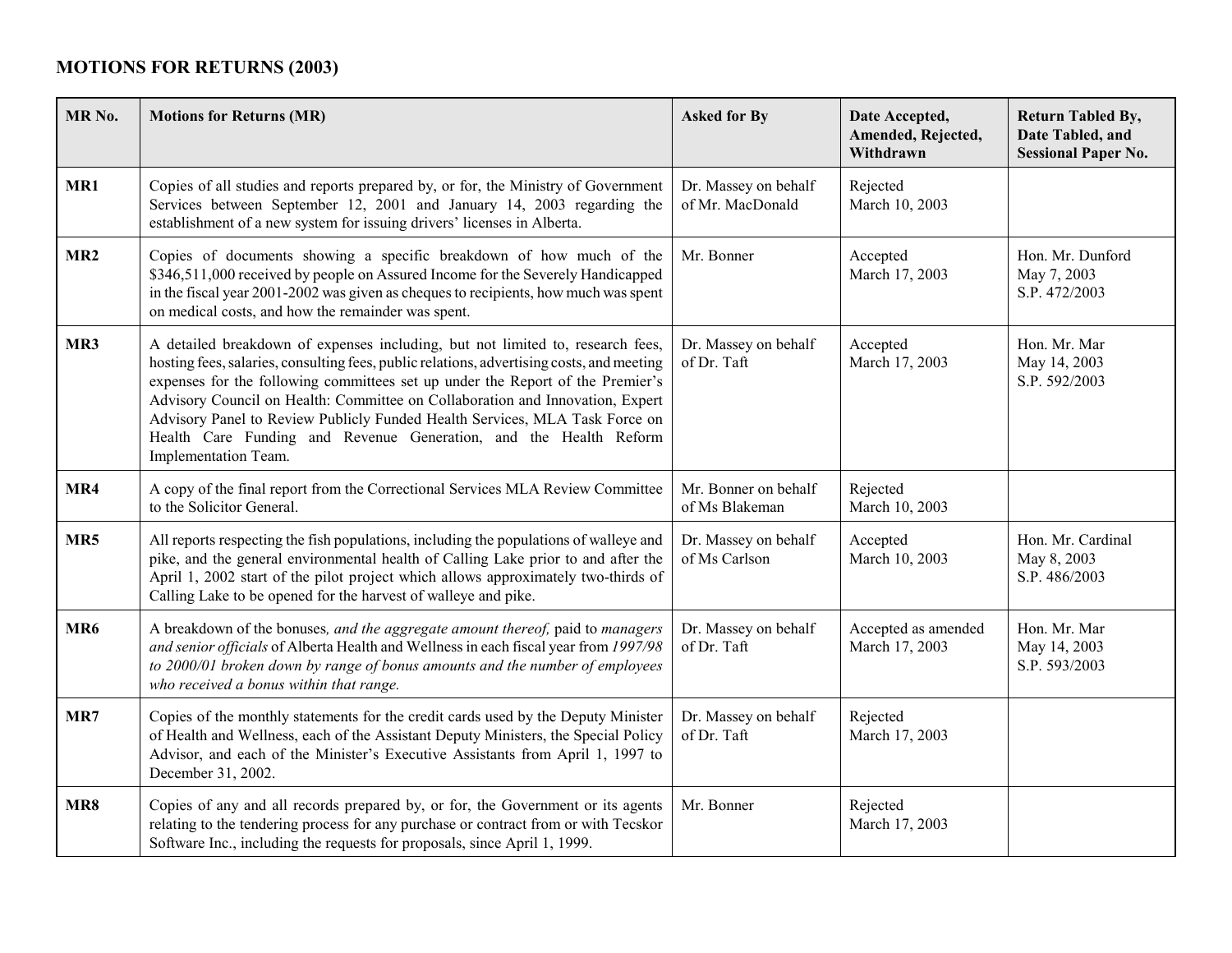| MR <sub>No.</sub> | <b>Motions for Returns (MR)</b>                                                                                                                                                                                                                                                                                                                                                     | <b>Asked for By</b>                      | Date Accepted,<br>Amended, Rejected,<br>Withdrawn | <b>Return Tabled By,</b><br>Date Tabled, and<br><b>Sessional Paper No.</b> |
|-------------------|-------------------------------------------------------------------------------------------------------------------------------------------------------------------------------------------------------------------------------------------------------------------------------------------------------------------------------------------------------------------------------------|------------------------------------------|---------------------------------------------------|----------------------------------------------------------------------------|
| MR9               | A copy of the Department of Infrastructure policy on its contract management<br>process.                                                                                                                                                                                                                                                                                            | Mr. Bonner                               | Accepted<br>March 10, 2003                        | Hon. Mr. Lund<br>May 7, 2003<br>S.P. 475/2003                              |
| <b>MR10</b>       | Copies of all documents prepared by, and for, Alberta Human Resources and<br>Employment between May 2002 and January 30, 2003 concerning potential changes<br>to the Supports for Income Program.                                                                                                                                                                                   | Dr. Massey on behalf<br>of Mr. MacDonald | Rejected<br>March 17, 2003                        |                                                                            |
| <b>MR11</b>       | A copy of the Department of Transportation policy on its contract management<br>process.                                                                                                                                                                                                                                                                                            | Mr. Bonner                               | Accepted<br>March 10, 2003                        | Hon. Mr. Stelmach<br>April 30, 2003<br>S.P. 436/2003                       |
| <b>MR12</b>       | Copies of the 62 contingent liability claims against the Department of Sustainable<br>Resource Development in the 2001/02 fiscal year, as mentioned in Responses to<br>Supplementary Questions from the Committee of Supply, April 16, 2002 and<br>attached to correspondence code DM02-KC-0671 from the Honourable Mike<br>Cardinal, Minister of Sustainable Resource Development. | Ms Carlson                               | Rejected<br>April 14, 2003                        |                                                                            |
| <b>MR13</b>       | All correspondence between the Minister of Environment, the Premier, Public<br>Affairs Bureau, and the Minister of Energy regarding the Kyoto Accord and<br>Alberta's anti-Kyoto campaign.                                                                                                                                                                                          | Ms Carlson                               | Rejected<br>April 14, 2003                        |                                                                            |
| <b>MR14</b>       | A copy of those portions of the financial audit of the Alberta Career Computer<br>Centre Inc. prepared in late 2002 or early 2003 for the Ministry of Human Resources<br>and Employment by Doug Courts, Chartered Accountant, that may be disclosed<br>under the Freedom of Information and Protection of Privacy Act.                                                              | Dr. Pannu                                | Accepted as amended<br>April 28, 2003             |                                                                            |
| <b>MR15</b>       | Any report received by the Government from the Society for the Prevention of<br>Cruelty to Animals in calendar years 2000, 2001, and 2002 regarding the well-being<br>of animals at the Kneehill Animal Control and Rehabilitation Centre Ltd. (GuZoo).                                                                                                                             | Ms Carlson                               |                                                   |                                                                            |
| <b>MR16</b>       | The zoo plan for the Kneehill Animal Control and Rehabilitation Centre Ltd.<br>$(GuZoo)$ .                                                                                                                                                                                                                                                                                          | Ms Carlson                               |                                                   |                                                                            |
| <b>MR17</b>       | All reports or documents dealing with the consultation process with Albertans over<br>the creation of a single trial court.                                                                                                                                                                                                                                                         | Ms Blakeman                              |                                                   |                                                                            |
| <b>MR18</b>       | A list of those individuals and organizations that were consulted and provided input<br>on automobile insurance to the Auto Insurance Implementation Team.                                                                                                                                                                                                                          | Mr. MacDonald                            |                                                   |                                                                            |
| <b>MR19</b>       | A breakdown of the Minister of Energy's expenses, including but not limited to,<br>airfare, food, accommodation, and conference fees, from March 1, 2001 to<br>November 6, 2003.                                                                                                                                                                                                    | Mr. MacDonald                            |                                                   |                                                                            |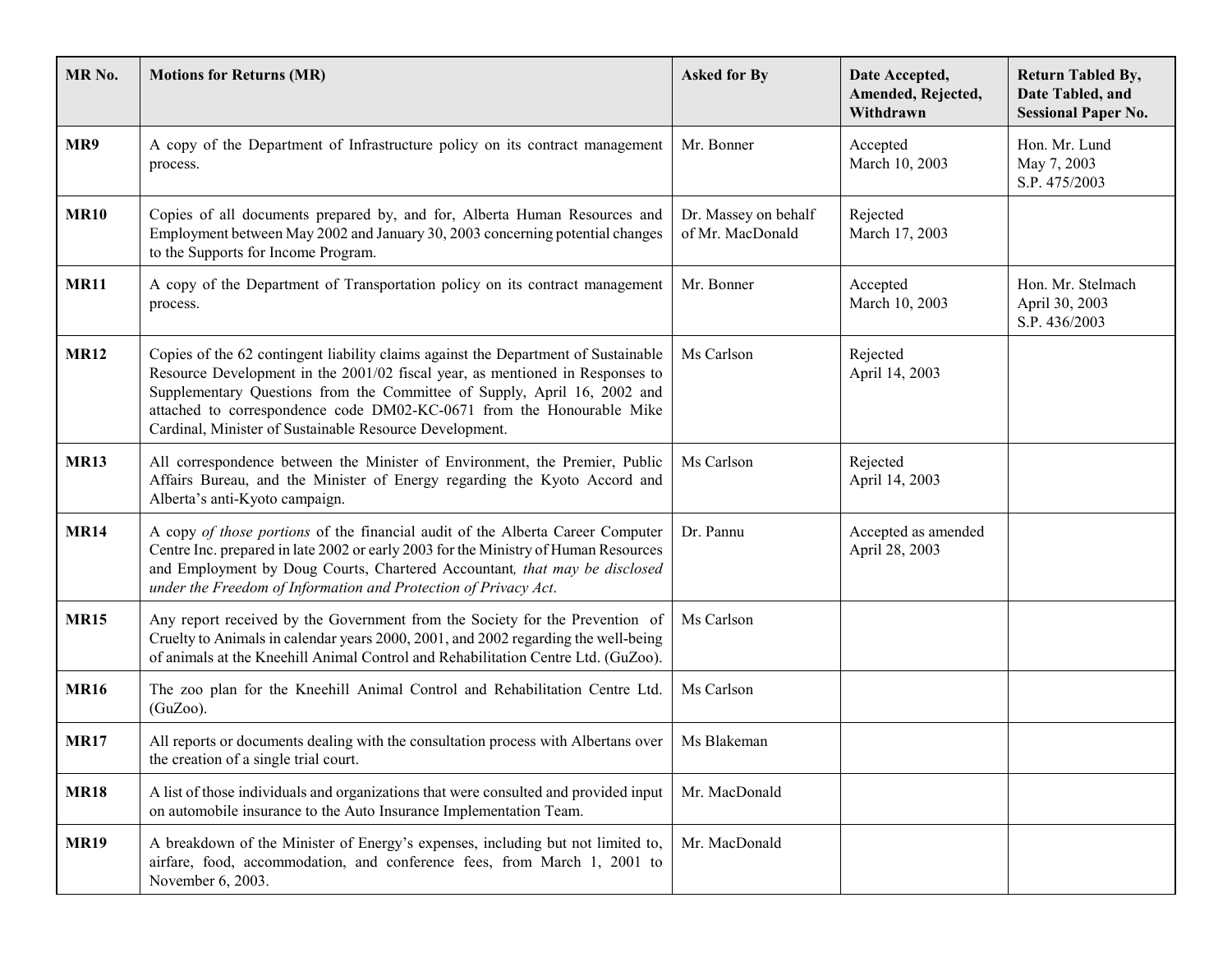| MR <sub>No.</sub> | <b>Motions for Returns (MR)</b>                                                                                                                                                                                                                                                                           | <b>Asked for By</b> | Date Accepted,<br>Amended, Rejected,<br>Withdrawn | <b>Return Tabled By,</b><br>Date Tabled, and<br><b>Sessional Paper No.</b> |
|-------------------|-----------------------------------------------------------------------------------------------------------------------------------------------------------------------------------------------------------------------------------------------------------------------------------------------------------|---------------------|---------------------------------------------------|----------------------------------------------------------------------------|
| <b>MR20</b>       | The Environics West surveys commissioned by the Government, referred to in the<br>Ministry of Energy 2002-2003 Annual Report under the performance measures<br>"Industry Satisfaction" and "Information Management."                                                                                      | Mr. MacDonald       |                                                   |                                                                            |
| <b>MR21</b>       | The first, second, third and fourth Retail Energy Deregulation Indexes from the<br>Centre for the Advancement of Energy Markets which were utilized for the<br>"Electricity Restructuring" performance measure on page 28 of the 2002-2003<br>Department of Energy Annual Report.                         | Mr. MacDonald       |                                                   |                                                                            |
| <b>MR22</b>       | All documents, business plans, performance measures, and statistical data regarding<br>the Government's deregulation of electricity from January 1, 2001 to November 13,<br>2003.                                                                                                                         | Mr. MacDonald       |                                                   |                                                                            |
| <b>MR23</b>       | The report to Government from the Advisory Council on Electricity for 2003.                                                                                                                                                                                                                               | Mr. MacDonald       |                                                   |                                                                            |
| <b>MR24</b>       | The data survey referred to in the Ministry of Energy's 2002-2003 Annual Report<br>under the performance measure "Albertans' Understanding of Alberta's Energy and<br>Mineral Resources and Their Economic Significance."                                                                                 | Mr. MacDonald       |                                                   |                                                                            |
| <b>MR25</b>       | All documents, including but not limited to letters, faxes, emails, meeting materials,<br>memos, reports, and notes pertaining to Alberta's participation in the Regional<br>Transmission Organization (RTO) West from December 1, 2000 to November 6,<br>2003.                                           | Mr. MacDonald       |                                                   |                                                                            |
| <b>MR26</b>       | A breakdown of all expenses including, but not limited to, travel, accommodation,<br>food, and registration fees associated with Alberta delegates attending Regional<br>Transmission Organization West conferences from December 1, 2000 to<br>November 6, 2003.                                         | Mr. MacDonald       |                                                   |                                                                            |
| <b>MR27</b>       | A copy of all reports and documentation issued by the Aboriginal Affairs facilitator<br>John McCarthy to the Government between January 1, 2003 and October 31, 2003<br>inclusive pertaining to the discussions between First Nations bands and oil field<br>contractors regarding access to Crown lands. | Dr. Nicol           |                                                   |                                                                            |
| <b>MR28</b>       | All correspondence received by the Ministry and Department of Justice between<br>January 1, 2002 and November 18, 2003 regarding potential conflicts of interest over<br>the usage of a private-public partnership to build the proposed Calgary courthouse.                                              | Mr. Bonner          |                                                   |                                                                            |
| <b>MR29</b>       | All correspondence received by the Premier between January 1, 2002 and November<br>18, 2003 regarding potential conflicts of interest over the usage of a private-public<br>partnership to build the proposed Calgary courthouse.                                                                         | Mr. Bonner          |                                                   |                                                                            |